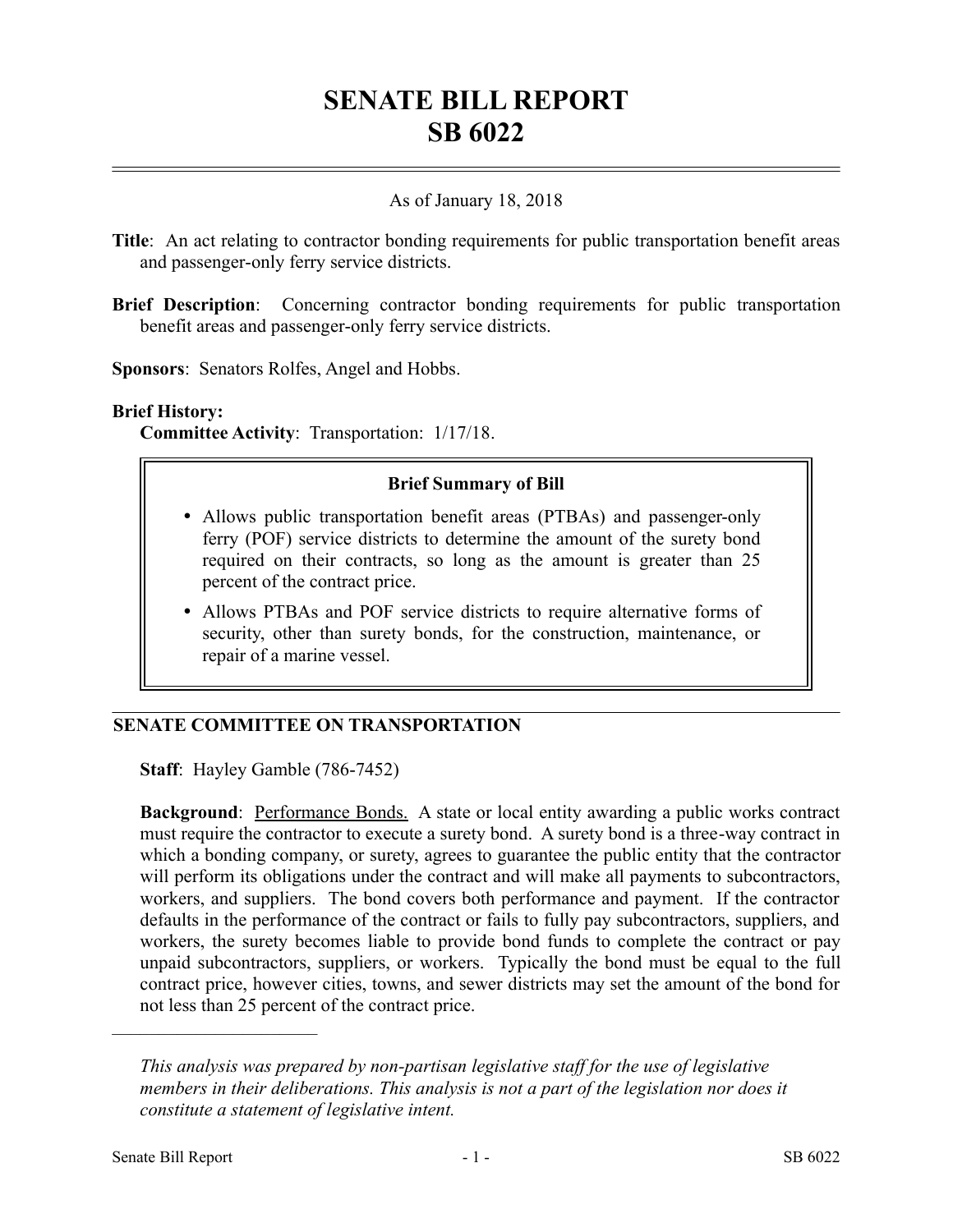On contracts for the construction, maintenance, or repair of marine vessels, the Washington State Department of Transportation and counties may substitute alternative forms of security in lieu of a surety bond. These alternative forms of securities are defined in statute. The bond or alternative security must be in an amount adequate to protect 100 percent of the exposure to loss. A county must develop and adopt an ordinance that establishes the procedure for determining the county's exposure to loss on contracts for construction, maintenance, or repair of a marine vessel.

Public Transportation Benefit Areas. PTBAs are the most common governance structure for transit agencies in Washington. They may be smaller or larger than a county, or include multiple counties. PTBAs are governed by a board of up to nine directors, selected from elected officials currently serving the local city and/or county. Most PTBAs have the authority to impose a voter-authorized sales tax of up to 0.9 percent within their boundaries to fund public transportation.

Passenger-Only Ferry Service Districts. The 2015 transportation revenue bill (2ESSB 5987) authorized certain PTBAs meeting geographic and population requirements to establish POF service districts, which could impose a number of voter-approved revenue options. The governing body of such a PTBA would serve as the governing body of the POF service district. Currently, Kitsap Transit has created the only POF service district, using a voterapproved 0.03 percent sales and use tax to fund POF service.

**Summary of Bill**: PTBAs and POF service districts may determine the amount of the surety bond required on contracts, so long as the amount is greater than 25 percent of the contract price.

The PTBAs and POF service districts may require alternative forms of security, other than surety bonds, for the construction, maintenance, or repair of a marine vessel. The bond or alternative security must be in an amount adequate to protect 100 percent of the exposure to loss. Prior to awarding any contract limiting security to the PTBA's or POF service district's exposure to loss, the governing board of a PTBA or POF service district must develop and adopt an ordinance that establishes the procedure for determining the county's exposure to loss on contracts for construction, maintenance, or repair of a marine vessel.

## **Appropriation**: None.

**Fiscal Note**: Available.

## **Creates Committee/Commission/Task Force that includes Legislative members**: No.

**Effective Date**: Ninety days after adjournment of session in which bill is passed.

**Staff Summary of Public Testimony**: PRO: This bill will help increase competition and bidding on the new proposed passenger ferry that Kitsap Transit would like to purchase. This statute was amended in 2013 to include sewer districts. Kitsap Transit has implemented a fast ferry service and now we are in the process of procuring additional boats. This bill will help make new boat manufacturer bids more competitive. We do not expect to have 100